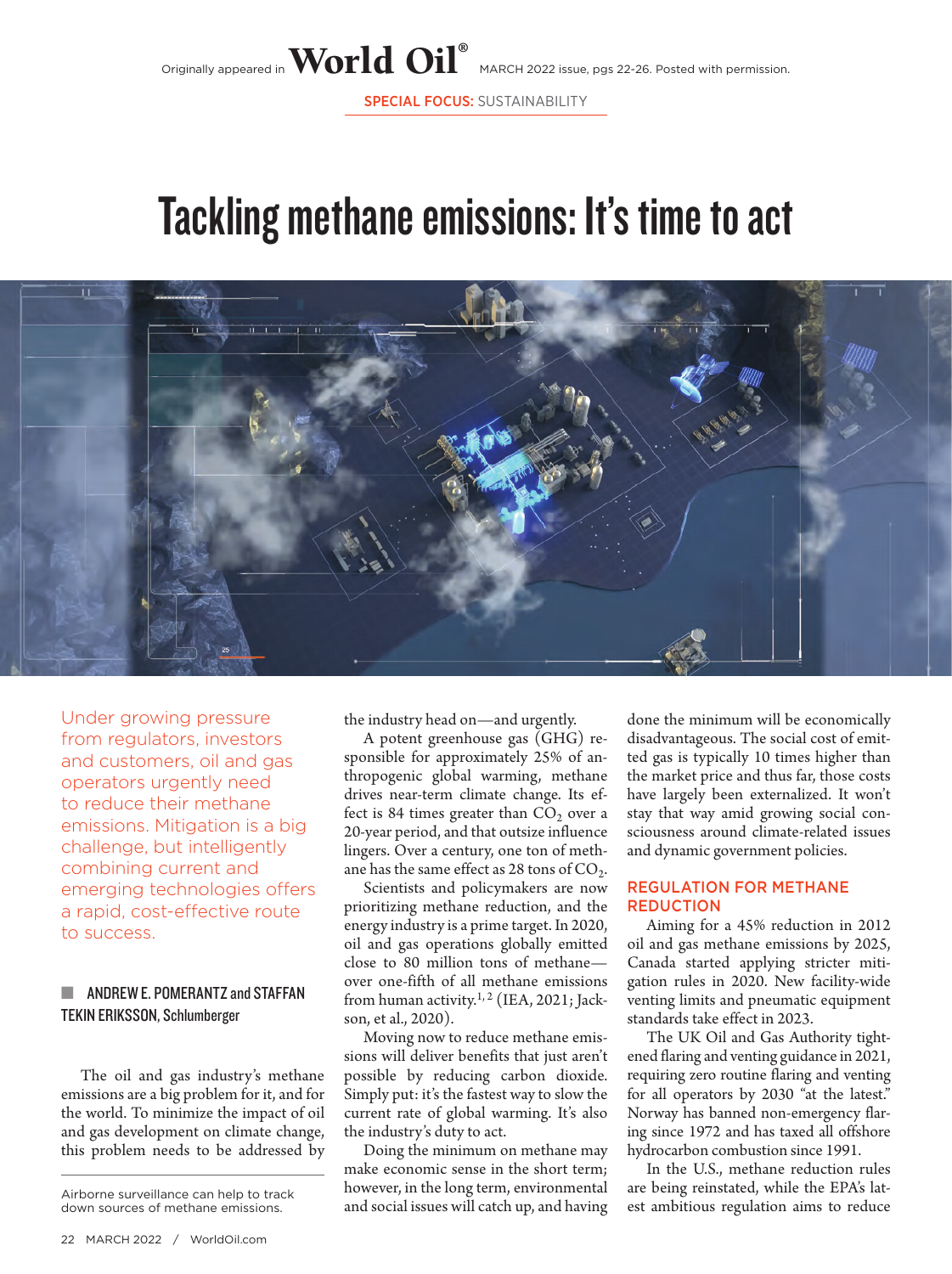methane emissions from oil and gas by 70%. Additional U.S. legislation proposes punitive charges for natural gas venting.

Customers and investors are also applying pressure. In 2021, 168 investors, managing over \$6.23 trillion in oil and gas assets, signed a statement backing the need for methane reduction rules and called for more stringent EPA regulations.

Today, the industry is moving in the right direction. BP and Shell were two of the earliest firms to peg executive compensation to climate action; many of their peers have since followed. "Twelve companies participating in the Oil and Gas Climate Initiative (OGCI) have committed to aiming for zero methane emissions from oil and gas operations by 2030, with other IOCs and NOCs committing to reducing GHG emissions and routine flaring.

## SETTING A STRATEGY FOR METHANE MITIGATION

The good news is that methane reduction is actually an opportunity for the energy industry. Methane may make up 57% of oilfield emissions, but it's the easiest to mitigate. $3$  (Beck, et al., 2020).

Globally, oil and gas can reduce its methane emissions by 70%, using today's technologies, according to the International Energy Agency (IEA). Around 40% can be cut at no net cost, because the value of the captured gas is higher than the cost of abatement.

The energy industry's methane emissions arise from two main sources: leaks and vents. Leaks, also referred to as fugitive emissions, come from unintended events like holed pipelines or leaking seals. Vents are deliberate emissions, whether from equipment actuated by natural gas or maintenance activities.

A small number of "super-emitter" leaks—like open thief hatches, unlit flare stacks or open bypass valves—create a disproportionate amount of upstream oil and gas methane emissions. The highest-emitting 5% are responsible for approximately 50% of emissions.<sup>4</sup> (Brandt, et al., 2016).

So, it's often better to find, then fix. Surveying and detecting leaks, then measuring both leaks and vents, captures their true extent and helps target remediation efforts precisely. This systematic approach is much more effective, because it identifies the major leaks—the superemitters—and provides hard data to help

prioritize in-field equipment replacement, **Fig. 1.**

Standard operating procedures (SOPs) must also change to help meet the new emissions goals, and that has many consequences. For example, if simply venting gas prior to compressor maintenance is no longer allowed, what new equipment will be needed to cope and where? Which is the best option for each application? Is it suitable for remote sites?

A holistic approach is needed that spans all activities: detection, measurement, quantification, prioritization, action and ongoing monitoring. The rest of this article covers some of the available and emerging methane reduction technology, the current gaps and the role of digital.

#### FINDING METHANE EMISSIONS

Documented equipment that vents can be relatively easy to identify, while larger production facilities often already have sensors in place to monitor fugitive methane and other emissions. However, a major technical challenge is cost-effectively locating undocumented upstream and midstream vents or leak sources, particularly where there are large numbers of well pads in remote, unmanned locations.

Traditional upstream leak detection—employing handheld detectors or optical gas imaging (OGI) cameras can identify individual leak sources, but it is an inefficient way to screen a large number of facilities to identify a small number of super-emitters. Instead, mobile systems mounted on satellites, airplanes and drones can effectively locate super-emitting needles in a haystack of low-emitting sites, **Fig. 2.** These systems generally trade frequency for sensitivity, with close-by sensors providing the most sensitive measurements and far away sensors scanning the most sites per day.

Tiered inspections, which use broad surveys of large areas to direct subsequent,

**Fig. 1.** Infrared image detection of fugitive emissions at an oil and gas processing facility.

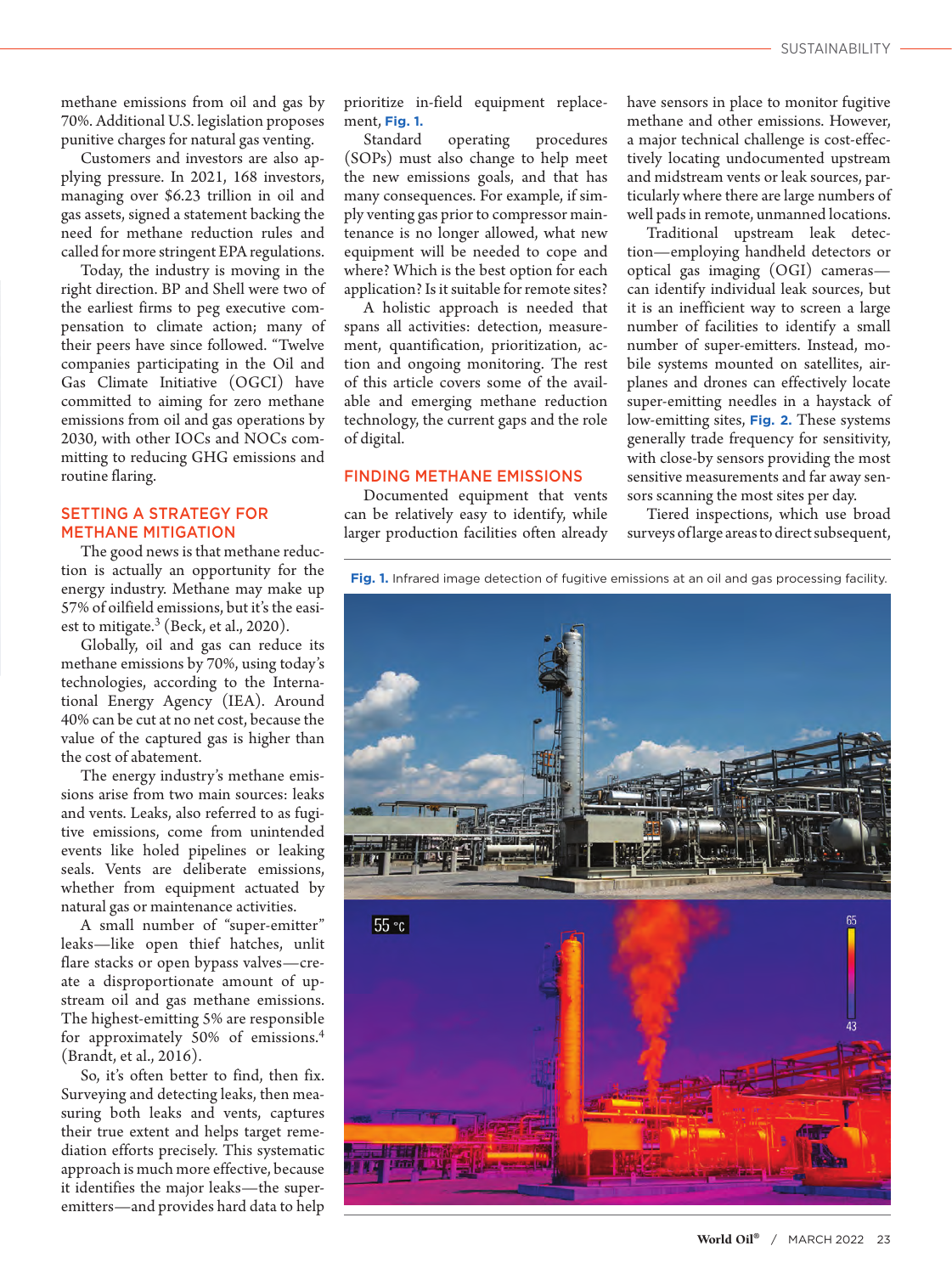more precise surveys only where needed, can deliver highly efficient monitoring by leveraging many new technologies. For example, airplane surveys of large areas followed by handheld OGI inspection only on sites prioritized by the airplane may result in equivalent emissions reduction at up to six-times-lower cost than the traditional approach of unguided OGI surveys.<sup>5</sup> (Rashid, et al., 2020).

Despite these advantages, mobile monitors provide only a snapshot of emissions, which may be insufficient when emissions are intermittent. Continuous monitors address those emissions by providing near 24/7 site monitoring. Many styles of continuous monitors are being developed. For example, positioning multiple IoT-enabled sensors on a well pad perimeter can detect airborne methane, triangulate to the leak location, quantify the emission rate and alert the operator, **Fig. 3.** If the sensor is accurate enough, a single optimally located sensor can suffice.

Permanently installed cameras provide valuable context about leak root causes. Open path laser networks, employing a central laser emitter and detector that reflects a laser beam off mul-

**Fig. 2.** Mobile systems mounted on satellites, airplanes and drones can effectively locate super-emitting needles in a haystack of low-emitting sites.



**Fig. 3.** Positioning multiple IoT-enabled sensors on large field sites can detect airborne methane, triangulate to the leak location, quantify the emission rate and alert the operator.



tiple perimeter mirrors, may be optimal for monitoring large areas containing many sites.

With all of these technologies available, careful technology selection is essential. Higher performance—in terms of improved frequency, improved sensitivity, or other improvements—typically comes at a higher cost, and the optimal technology for one asset may perform quite differently for another asset. Organizations with deep knowledge about both oil and gas facilities and new detection technologies can design optimal programs for emissions detection. Over the past several years, Schlumberger has evaluated more than 100 measurement technologies in indoor and outdoor laboratory environments to assess performance and robustness.

### FIXING METHANE EMISSIONS

Leaks can be fixed, but equipment that deliberately vents gas to the atmosphere must be modified or replaced. For the most part, these are fast, cost-effective changes for operators to adopt.

Vapor recovery unit (VRU). VRUs capture vented gas from storage tanks or recovery towers. The captured gas can then either be re-injected into the formation, added to the pipeline and sold, or used as on-site fuel. As permitted venting levels are expected to drop dramatically, many more VRUs will likely need to be installed to capture formerly vented gas.

Instrument air system (IAS). Gas pressure-driven pneumatic equipment vents methane to the atmosphere, often in off-grid sites. The IEA estimates that replacing or modifying pneumatic controllers and pumps would, alone, cut 15% of global oil and gas methane emissions. Instrument air systems substitute compressed air for pressurized natural gas, but require a compressor which, in turn, must be powered by solar electricity or gas where grid power is not available. Other replacement options include mechanical controllers or swapping high-bleed pneumatic devices for low-bleed equipment.

Leaky or venting valves. Tried-andtested low-emissions (Low-E) valves can reduce fugitive emissions by up to 96% when compared to non Low-E valve products. Over the past several years, Schlumberger's Cameron business has developed new sealing technologies to meet the most demanding applications and certified its existing valve designs to the API 624, API 641 and ISO 15848 standards, which are generally considered the gold standards for Low-E certification for valves. Today, more than 95% of the company's valves are Low-E certified, **Fig. 4.**

Flaring as remediation. Where no other alternative to venting exists, there's flaring. Because  $CO<sub>2</sub>$  has less than 4% of methane's greenhouse warming effect, it's far better to flare methane than to release it unburnt.

#### FILLING THE GAPS

Many of the existing shortcomings in methane reduction technology are now being addressed, but some critical gaps remain. For example, monitoring emissions offshore remains a major challenge, as most sensor technologies are ineffective there.

Current remediation equipment is often intended for larger facilities and applications. For example, VRUs and IASs are typically uneconomical for smaller facilities which, nevertheless, contribute substantially to emissions.

Flare monitoring is the biggest gap of all. Effective, accurate flare monitoring and optimization systems have yet to reach the market. Schlumberger is currently developing an optical measuring tool to quantify combustion efficiency and minimize unburnt gas.

For flare abatement in remote locations, converting the gas to a marketable product is one way to reduce emissions and generate revenue. The industry often refers to this process as "gas-to-X." Using gas for local power generation or converting it to LNG and storing it for periodic tanker transport are two conventional solutions. New gas monetization options are appearing here, too, such as conversion to agricultural feedstocks.

Schlumberger is field-testing a new simulator technology that takes into account flare gas composition, volume and physical location to perform a comprehensive techno-economic evaluation. The simulator leverages the thermodynamic engine of Schlumberger's Symmetry\* process software platform to identify which gas monetization option will maximize net income for the operator.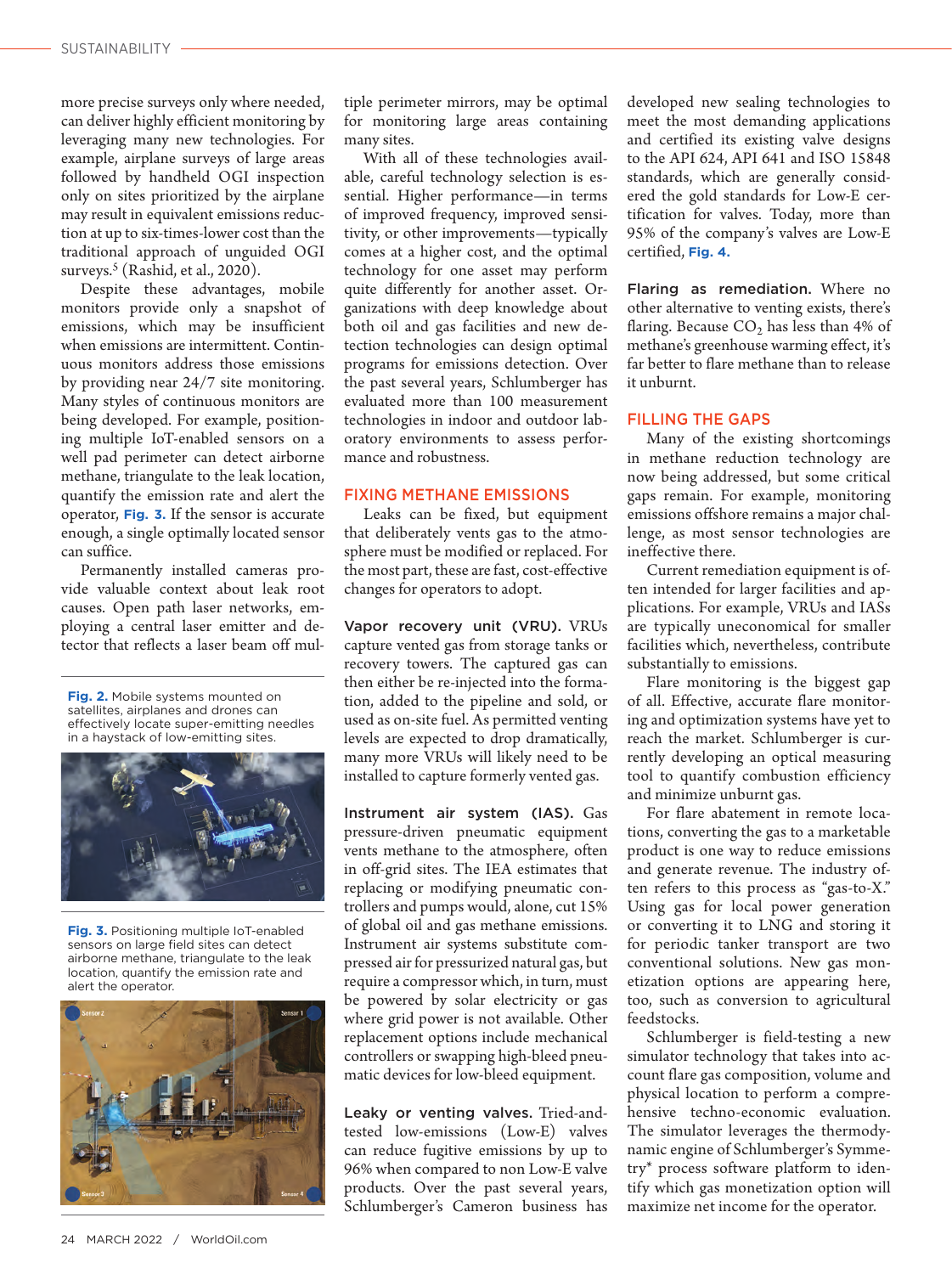#### THE ROLE OF DIGITAL

Digitally enabled devices and software applications are crucial to future methane reduction, from autonomous drones and sensor signal processing to the image recognition algorithms that will automate continuous OGI camera operation. Existing applications like the Symmetry platform (**Fig. 5**) used for gas processing equipment design can already help estimate methane emissions from a facility and quantify emissions from known methane-emitting equipment.

But leveraging digital devices and IoT creates challenges of its own. The data flowing from many thousands of devices requires centralized processing—standardization, data quality checks—and integration to make it reliable and actionable. Sensor data must be consistent and comparable, regardless of technology or vendor, or any baseline emissions estimates will be less meaningful or effective.

Creating a central platform makes that high-quality, trusted data accessible, able to flow into today's systems and familiar business intelligence (BI) tools: KPIs, dashboarding and reporting. The benefits for management and operational planning, forecasting and day-to-day decision-making are clear.

Once in place, a central platform also supports transformational automation and analytics, whether it's automated satellite leak monitoring, AI-driven optimization or predictive recommendations. This will maximize both the efficiency and methane reduction effectiveness of operations and maintenance activity.

Project Astra gives a foretaste. Schlumberger is working with the University of Texas, Chevron, ExxonMobil, Pioneer Natural Resources Company, Microsoft, GTI and the EDF to develop a smart monitoring system that analyzes survey data from a large sensor network. It will provide near-continuous emissions monitoring across oil and gas facilities in high-density regions, such as the Permian basin.

The system will reduce monitoring costs by minimizing sensor numbers, identifying sites with leaks, and feeding data to a central system. That can then be used to quickly notify field response crews, speed repairs and cut costs while increasing the amount of methane detected.

A mature digital platform like this can integrate disparate systems and provide access to open, standardized data. That

supports a multi-vendor equipment strategy where multiple sensors can communicate with each other and their data can reliably be combined and analyzed.

#### THE HOLISTIC APPROACH

For many operators today, methane abatement is an ad hoc, tactical activity handled by their HSE function with limited resources. But the scale and urgency of the task now requires a board-level focus.

That means bringing HSE together with asset teams and other functions while forming strategic partnerships with suppliers. With a centralized business unit and systems that span all reduction activities, a program of continuous learning and improvement is possible, with synergies available across technologies and operations. In time, methane reduction will become business as usual. But not yet.

Solutions will be different for every operator. One may prioritize leaks and vents, while flaring will be the main focus for others. Some operators may want an end-to-end set of services, others may have more focused needs.

Emissions management is a fast-evolving specialty. Many operators are still learning to handle it effectively and efficiently. Numerous tools and technologies for methane reduction are already available and understood but, as demand rises, vendors are innovating. Many solutions involve technologies foreign to oil and gas and require specialist advice to evaluate and integrate.

However, that selection has to be made with their oilfield application in mind which requires oil and gas expertise. Setting strategy, understanding regulation, evaluating both available and emerging technologies, choosing vendors, combining solutions and scaling them globally: it's a complex challenge.

Schlumberger is currently working with operators to accelerate their methane reduction programs. For example, many operators are interested in understanding the pathway to certification by the Oil and Gas Methane Partnership (OGMP). Backed by the UN, the OGMP's methane reporting framework is widely supported by the global energy industry. A recent Schlumberger study for an IOC identified and analyzed gaps in its methane emission reporting, result-

**Fig. 4.** More than 95% of the company's valves are Low-E certified, including the Cameron T30 Series fully welded ball valve for fugitive methane emissions mitigation.



**Fig. 5.** Rendering of gas processing facility designed in the Symmetry process software platform.